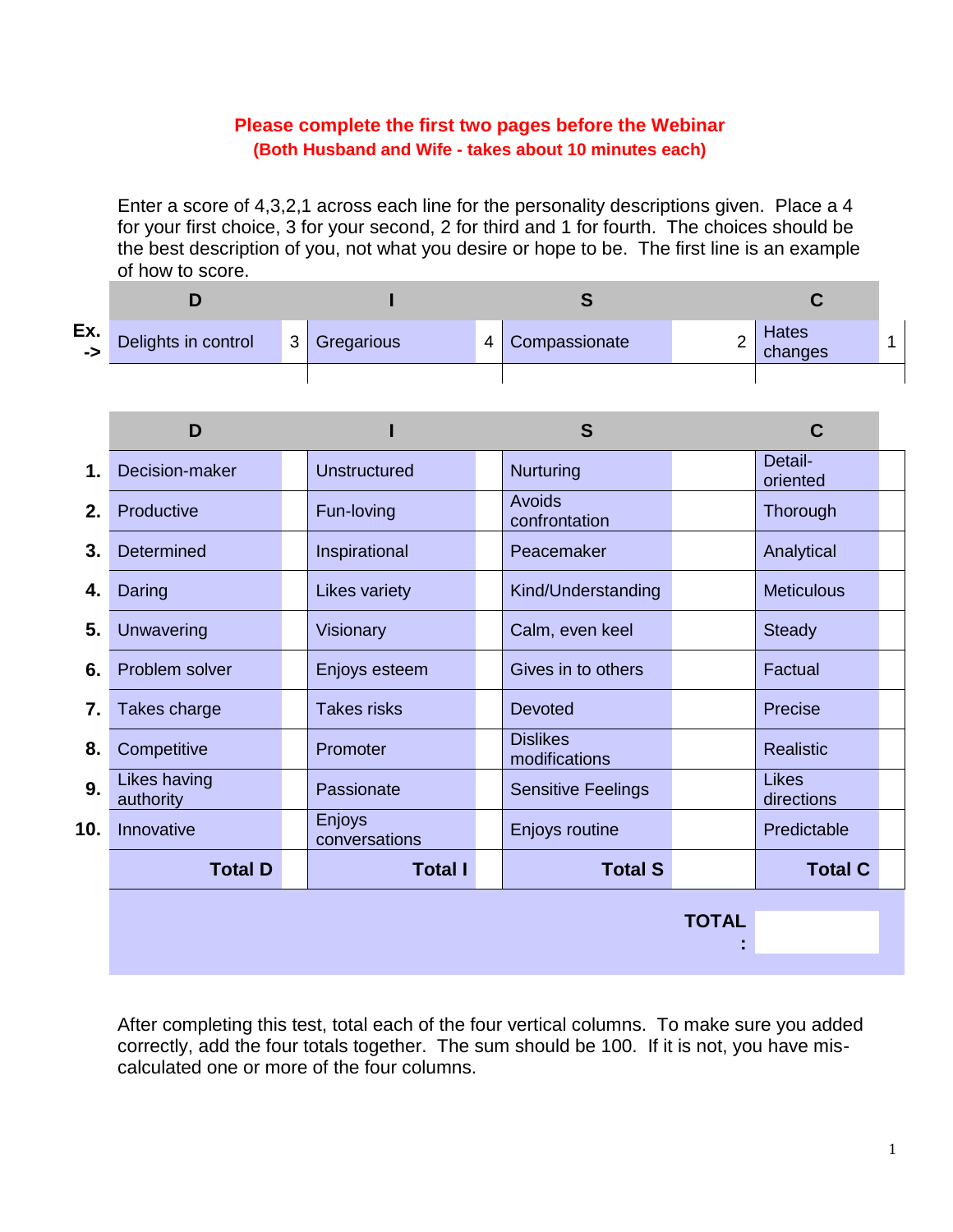Now, for each of your four scores (D,I,S,C) plot them on the graph below. The column with the highest score will be your dominant personality type and the column with the next highest score will be your sub-dominant personality type. The closer you are in score for all the four types, the closer to an even temperament person you should be. Often, however, there is a significant difference in the four scores with your dominant and sub-dominant personality traits standing out from the other two. When this is the case then partnering, or teaming up, with someone who is strong in those two weakest traits is very desirable.

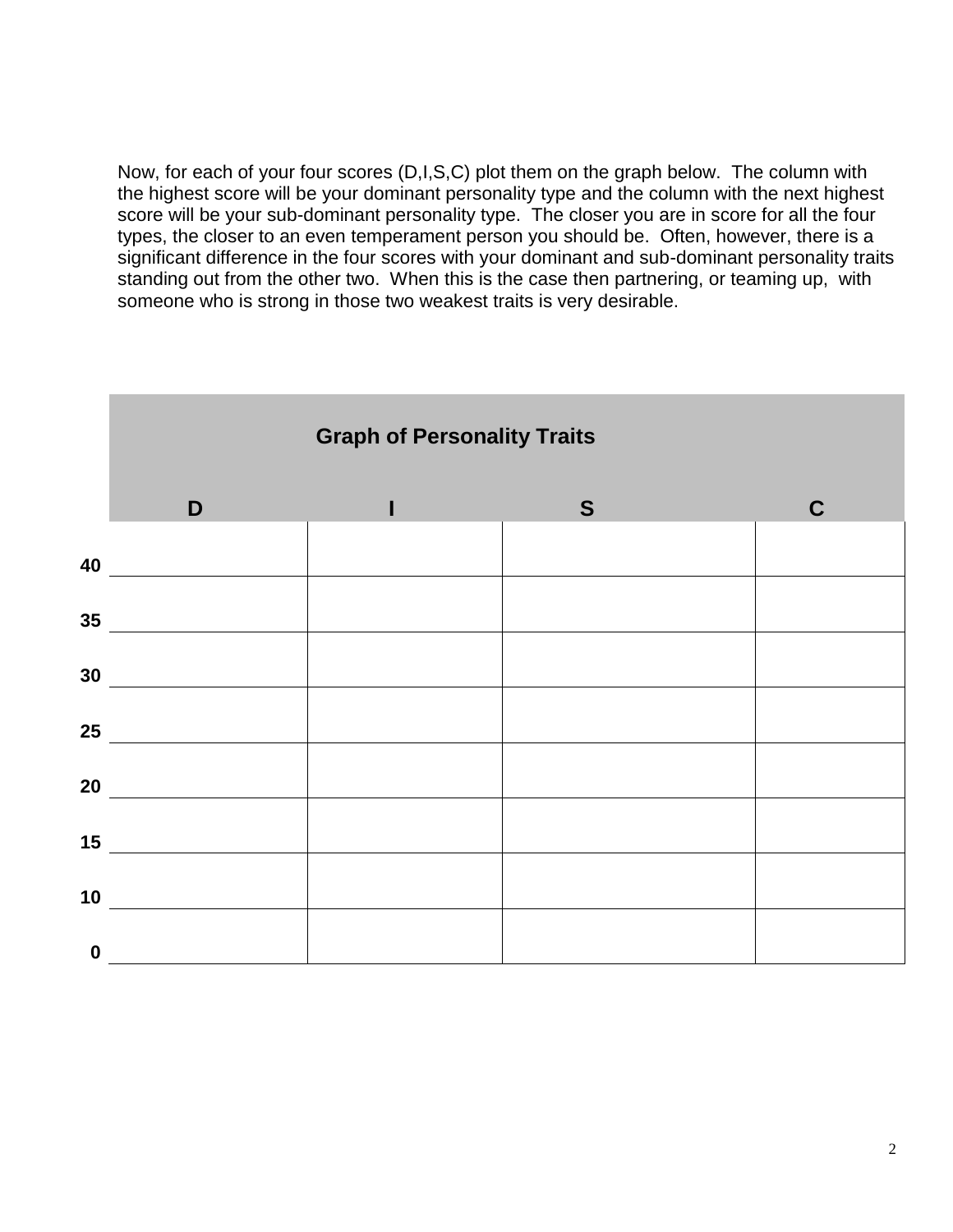# **Working with Different Personalities Relating to Couples Using DISC**

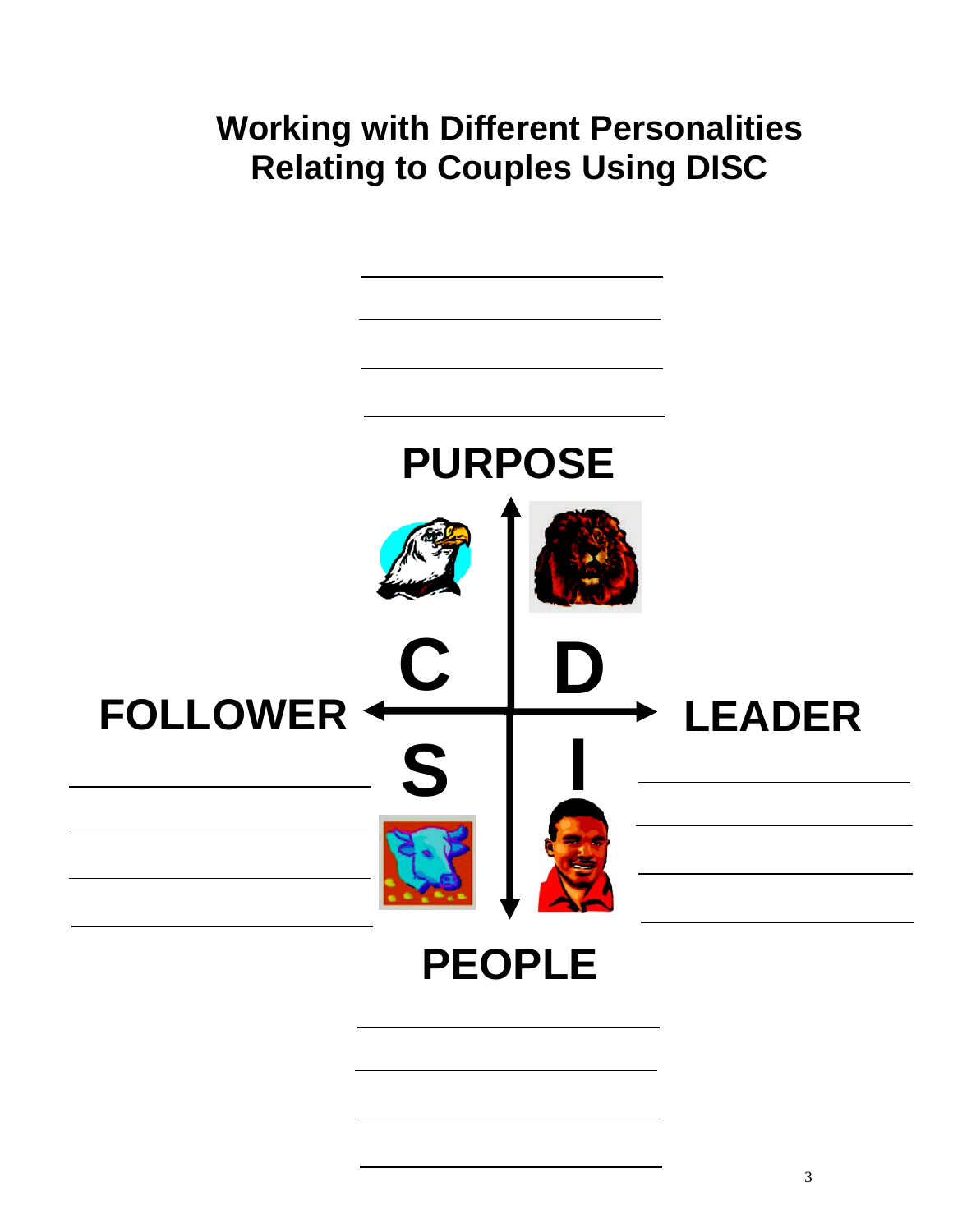| $\overline{C}$          | <b>Competent</b><br><b>Cautious</b><br><b>Calculation</b><br><b>Complex</b><br><b>Critical</b> | $\Box$                   | <b>Dominator</b><br><b>Direct</b><br><b>Decisive</b><br><b>Doer</b><br><b>Driver</b>             |  |
|-------------------------|------------------------------------------------------------------------------------------------|--------------------------|--------------------------------------------------------------------------------------------------|--|
| <b>Hungers for:</b>     | &                                                                                              | <b>Hungers for:</b><br>& |                                                                                                  |  |
| <b>Reaction Phrase:</b> |                                                                                                | <b>Reaction Phrase:</b>  |                                                                                                  |  |
|                         |                                                                                                |                          |                                                                                                  |  |
| S                       | <b>Steady</b><br><b>Supportive</b><br><b>Servants</b><br><b>Stable</b><br><b>Sucker</b>        |                          | <b>Influencer</b><br><b>Inspired</b><br><b>Involved</b><br><b>Interested</b><br><b>Impulsive</b> |  |
| Hungers for:            | &                                                                                              | Hungers for:<br>&        |                                                                                                  |  |
| <b>Reaction Phrase:</b> |                                                                                                | <b>Reaction Phrase:</b>  |                                                                                                  |  |
|                         |                                                                                                |                          |                                                                                                  |  |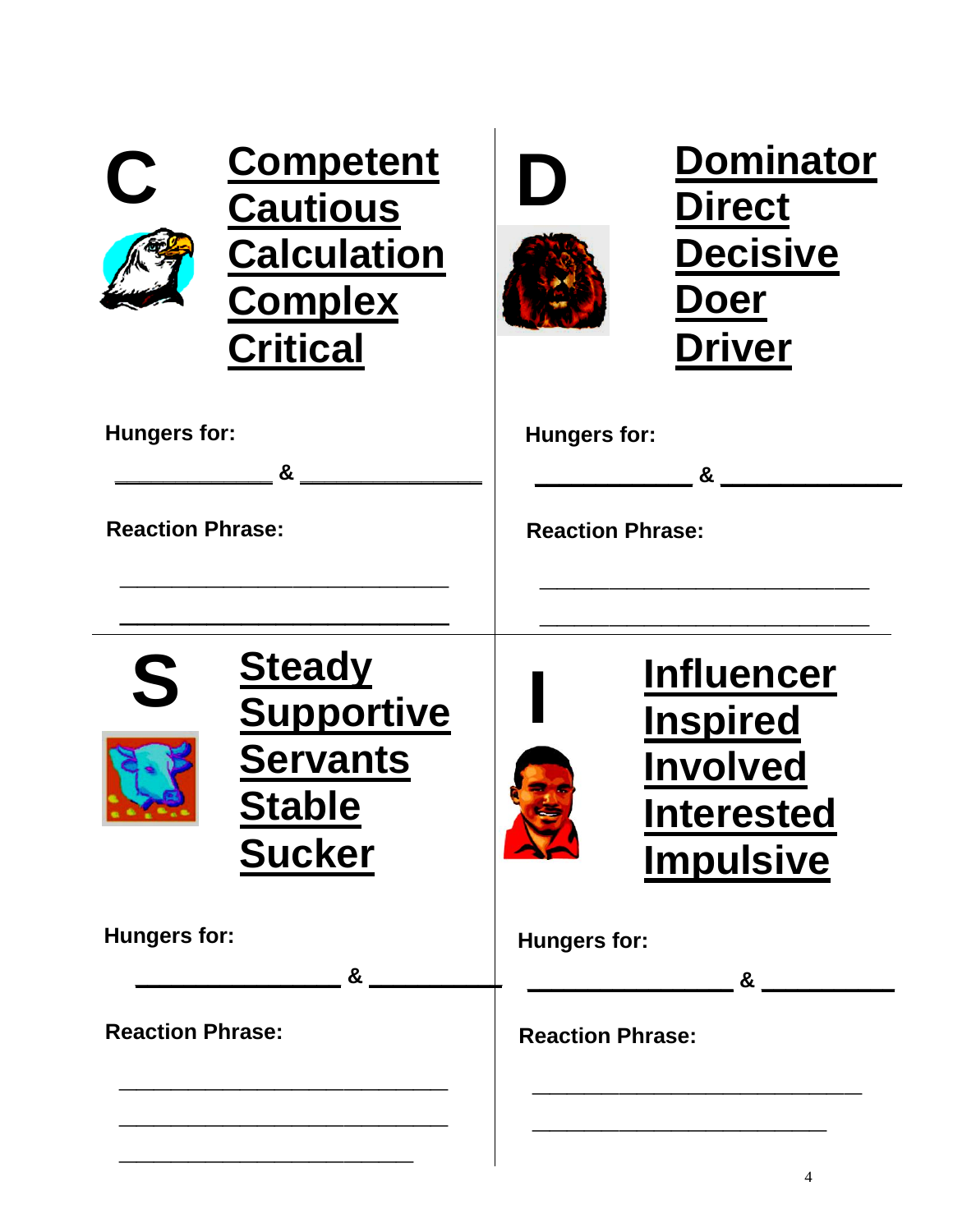## **T H E L I O N - H I G H " D "**



#### 1. **Outwardly Recognized As:**

- 1) **\_\_\_\_\_\_\_\_\_\_\_\_\_\_** (Goal-Oriented)
- 2) Direct **(**Get to the point**)**
- 3) Not **\_\_\_\_\_\_\_\_\_\_\_**
- 4) Not easily intimidated
- 5) Don't **\_\_\_\_\_\_\_** if you like it or not

#### 2. **Things Others Don't Realize About The High "D":**

- 1) **\_\_\_\_\_\_\_\_\_\_\_\_\_\_\_\_\_** ("There's nothing I can't do")
- 2) What I want most is **\_\_\_\_\_\_\_\_\_\_\_\_\_\_\_\_\_\_\_**

#### 3. **The Results**

#### 1) **Generational Curses**

- $(1)$   $\qquad \qquad$
- (2) Not caring about people's feelings

#### 2) **Other Results**

- (1) Loves **\_\_\_\_\_\_\_\_\_\_\_\_\_\_\_\_\_** and **\_\_\_\_\_\_\_\_\_\_\_\_\_\_\_\_\_**
- (2) Can be tenacious if they are focused on a goal
- (3) Don't **\_\_\_\_\_\_\_\_\_\_\_\_\_** or explain themselves
- (4) Like to be in charge
- (5) Only way to disagree with a "D": **\_\_\_\_\_\_\_** on a **\_\_\_\_\_\_\_** then choose a method to reach it
- 4. **The Battle** true long-term productivity including people and **\_\_\_\_\_\_\_\_\_\_\_\_\_\_**
- 5. **Career \_\_\_\_\_\_\_\_\_\_\_\_\_\_** and authority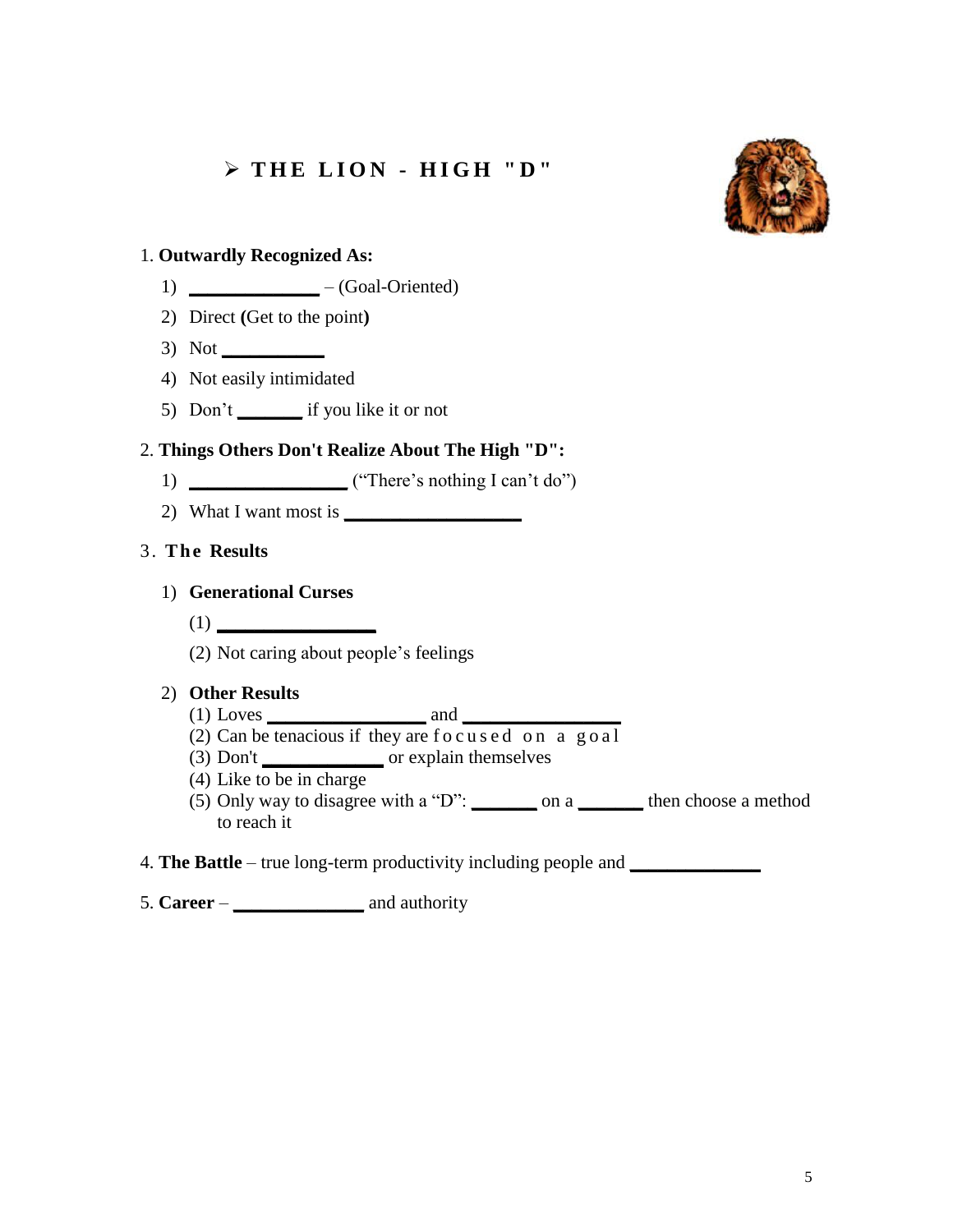#### **THE MAN - HIGH " I "**



#### 1. **Outwardly recognized by**

- 1) **\_\_\_\_\_\_\_\_\_\_\_\_\_\_\_\_\_\_**
- 2) Standing out in a crowd

#### 2. **Things Others Don't Realize About The "I"**

- 1) How desperately they have to have a **\_\_\_\_\_\_\_\_\_\_\_\_\_\_\_** response
- 2) How **\_\_\_\_\_\_\_\_\_\_\_\_\_** they are

#### 3. **The Results**

- 1) Generational Curses
	- (1) **\_\_\_\_\_\_\_\_\_\_\_\_\_** too easily
	- (2) **\_\_\_\_\_\_\_\_\_\_\_\_\_** of anger, then forgetting their anger
	- (3) Quickly **\_\_\_\_\_\_\_\_\_\_\_\_\_** to conclusions
- 2) Other Results
	- (1) Get **\_\_\_\_\_\_\_\_\_\_\_\_\_** at your ideas or theirs
	- (2) Reach out to strangers
	- (3) **\_\_\_\_\_\_\_\_\_\_\_\_\_** to help
	- (4) Find humor in a catastrophe
	- (5) Are **\_\_\_\_\_\_\_\_\_\_\_\_\_\_\_**
	- (6) Find a creative compromise
	- (7) **\_\_\_\_\_\_\_\_\_\_** how you are feeling
- 4. **The Battle for the "I"**  $-$  To  $\_\_\_\_\_\_\_\_\_\_\_\$ what they start
- 5. **Career \_\_\_\_\_\_\_\_\_,** leadership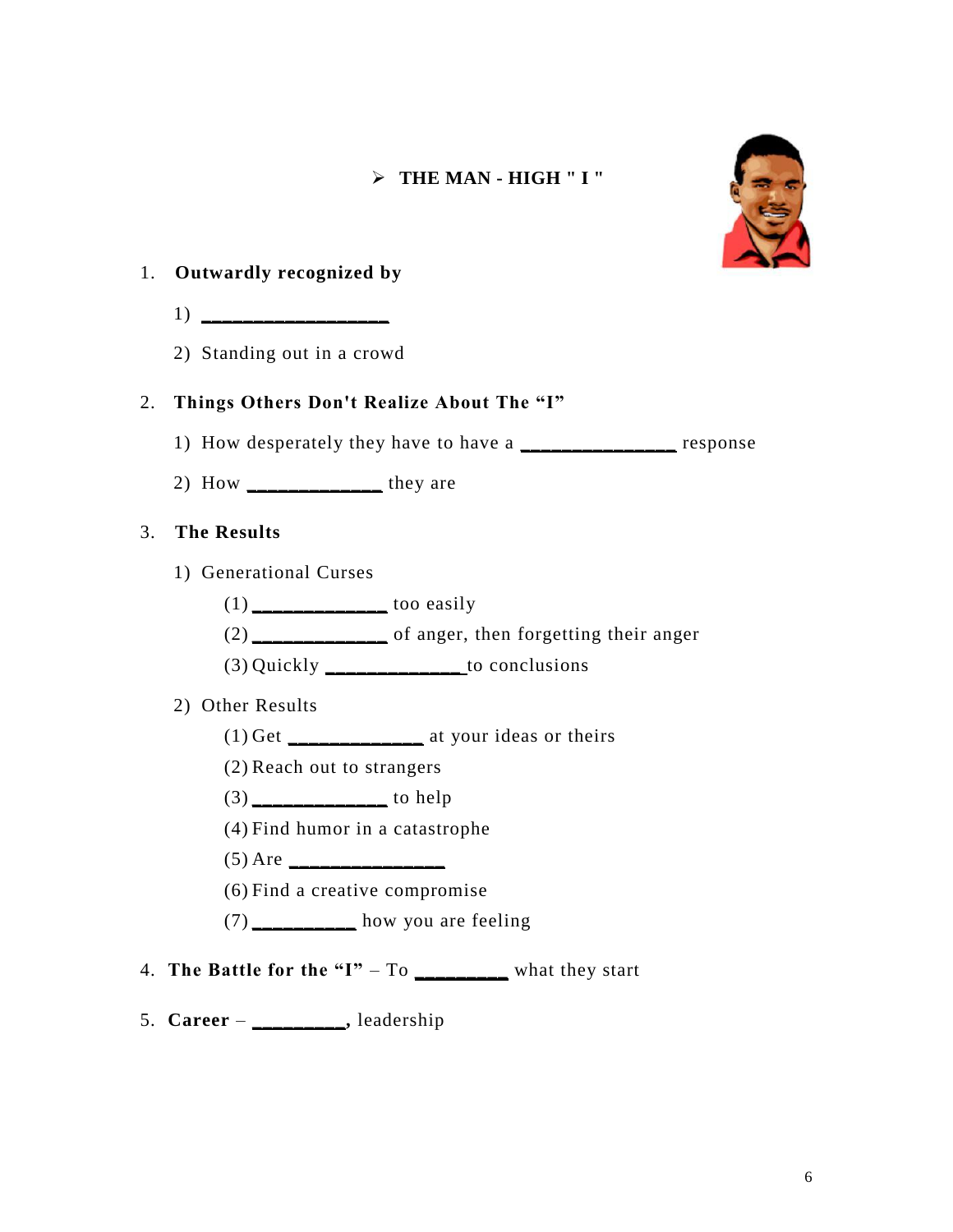# **THE OX - HIGH " S "**



| 1. Outwardly Recognized as                                                                                                                                                                                                                                                                                                                                                                                                              |                        |                                                                                       |
|-----------------------------------------------------------------------------------------------------------------------------------------------------------------------------------------------------------------------------------------------------------------------------------------------------------------------------------------------------------------------------------------------------------------------------------------|------------------------|---------------------------------------------------------------------------------------|
| $1)$ ______________ (easy-going)                                                                                                                                                                                                                                                                                                                                                                                                        |                        |                                                                                       |
| 2) Pleasant                                                                                                                                                                                                                                                                                                                                                                                                                             |                        |                                                                                       |
| 3)                                                                                                                                                                                                                                                                                                                                                                                                                                      |                        |                                                                                       |
| 2. Things Others Don't Realize About The "S"                                                                                                                                                                                                                                                                                                                                                                                            |                        |                                                                                       |
| 1) Strength to be                                                                                                                                                                                                                                                                                                                                                                                                                       |                        |                                                                                       |
| 2) Hate                                                                                                                                                                                                                                                                                                                                                                                                                                 |                        |                                                                                       |
| 3) Not as $\_\_\_\_\_\_\_\_\$ as "C"                                                                                                                                                                                                                                                                                                                                                                                                    |                        |                                                                                       |
|                                                                                                                                                                                                                                                                                                                                                                                                                                         |                        |                                                                                       |
| 5) Not as $\_\_\_\_\_\_\$ as an "I"                                                                                                                                                                                                                                                                                                                                                                                                     |                        |                                                                                       |
| 6) Not as overly $\frac{1}{2}$ as "C" or "I"                                                                                                                                                                                                                                                                                                                                                                                            |                        |                                                                                       |
| 2)<br>3) Stubborn                                                                                                                                                                                                                                                                                                                                                                                                                       |                        | (for a male s" it is important for his marriage $&$ self-esteem to get a solid $\_\_$ |
| 5. How to Relate To An "S"                                                                                                                                                                                                                                                                                                                                                                                                              |                        |                                                                                       |
| Don't                                                                                                                                                                                                                                                                                                                                                                                                                                   | $\mathbf{D}\mathbf{o}$ |                                                                                       |
| 1) Expect them to take                                                                                                                                                                                                                                                                                                                                                                                                                  |                        | 1) Give them a structure                                                              |
| 2) Expect them to be creative                                                                                                                                                                                                                                                                                                                                                                                                           |                        | 2) Give them                                                                          |
| 3) Expect them to $\frac{1}{\sqrt{1-\frac{1}{2}} \cdot \frac{1}{\sqrt{1-\frac{1}{2}} \cdot \frac{1}{\sqrt{1-\frac{1}{2}} \cdot \frac{1}{\sqrt{1-\frac{1}{2}} \cdot \frac{1}{\sqrt{1-\frac{1}{2}} \cdot \frac{1}{\sqrt{1-\frac{1}{2}} \cdot \frac{1}{\sqrt{1-\frac{1}{2}} \cdot \frac{1}{\sqrt{1-\frac{1}{2}} \cdot \frac{1}{\sqrt{1-\frac{1}{2}} \cdot \frac{1}{\sqrt{1-\frac{1}{2}} \cdot \frac{1}{\sqrt{1-\frac{1}{2}} \cdot \frac{1$ |                        | 3) Give them appreciation                                                             |
| 4) Expect them to be ambitious                                                                                                                                                                                                                                                                                                                                                                                                          |                        |                                                                                       |
|                                                                                                                                                                                                                                                                                                                                                                                                                                         |                        |                                                                                       |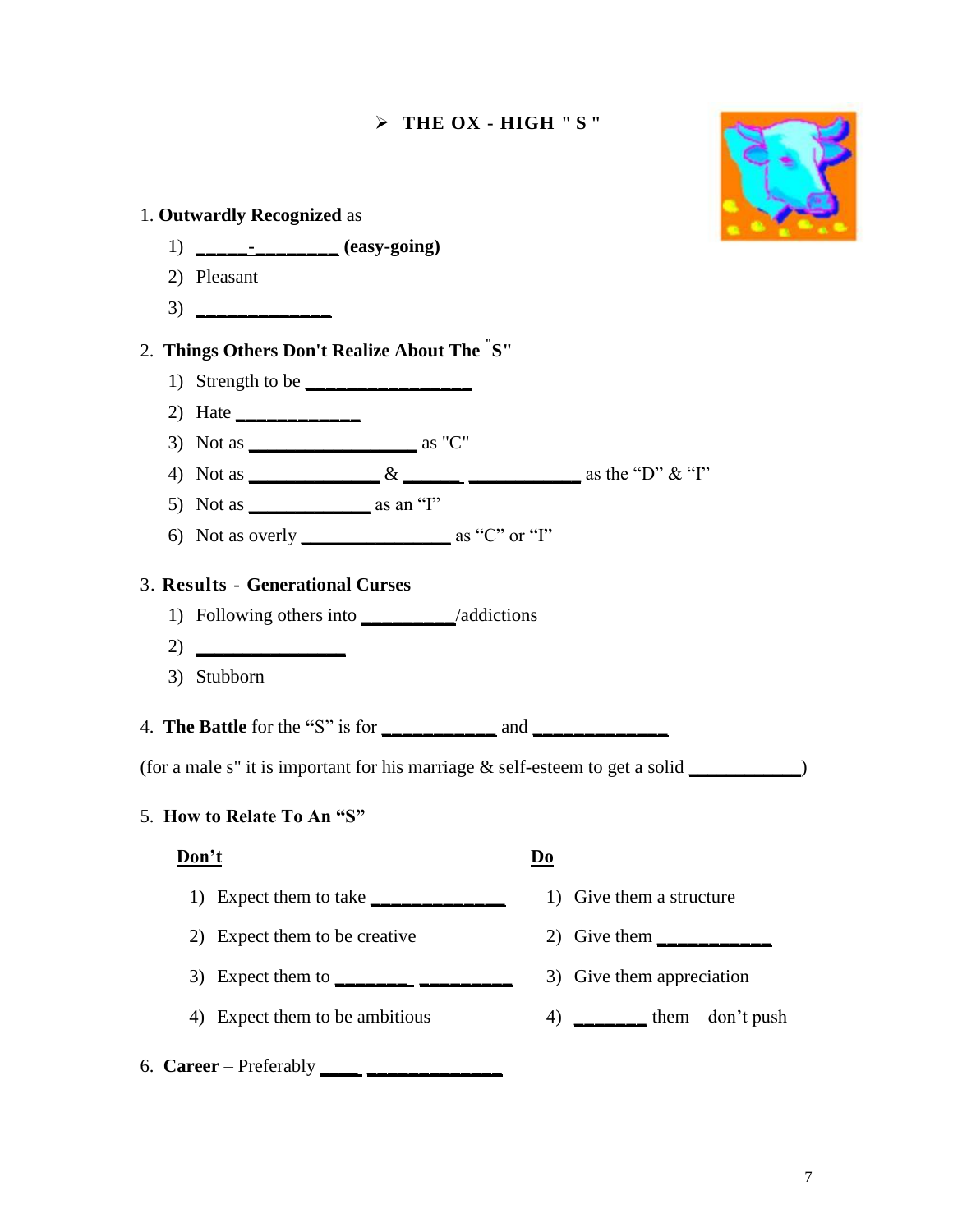#### **T H E E A G L E - H I G H " C "**

- 1. **Outwardly Recognized By \_\_\_\_\_\_\_\_\_\_\_\_\_ and inflexibility**
- 2 . **Things Others Don't Realize About The "C"** - the

**They constantly feel that ... \_\_\_\_\_\_\_\_\_\_\_\_\_\_**. They constantly feel that ...

- 1) I've Got to Try **\_\_\_\_\_\_\_\_\_\_\_**
- 2) It's my responsibility to make sure everything is just right

#### 3. **Results – Generational Curses:**

- 1) **\_\_\_\_\_\_\_\_\_\_\_\_\_\_** A tendency to be obsessive about everything being "right."
- 2) Easily frustrated
- 3) Taking everything **\_\_\_\_\_\_\_\_\_\_\_\_\_**

#### 4. **The Battle**

1) **For the "C" is for \_\_\_\_\_\_\_**

*Isa. 40:31 (KJV) They that wait upon the Lord shall renew their strength they shall mount up with wings as EAGLES they will run and not grow weary, they will walk and not faint.*

*Psalm 103:5 Who satisfies your desires with good things, so that your youth is renewed like the EAGLES.*

- 2) To believe & be assured that God accepts and is **\_\_\_\_\_\_\_\_\_\_\_\_\_** with you. Psa. 147:11
- 3) To cast their **\_\_\_\_\_\_\_\_\_** upon the Lord. (1 Peter 5:7)
- 5. **How to Relate to a "C"**

#### **Don't Give Them**

- 
- 
- 3) Make sudden **\_\_\_\_\_\_\_\_\_\_** 3) Warning before changes
- 
- 6. **Career - \_\_\_\_\_\_\_\_\_\_\_\_\_**
- **Combinations**
	- C with S Doubly analyzers Doubly **\_\_\_\_\_\_\_\_**
	- C with <u>D</u> Doubly productive Doubly \_\_\_\_\_\_\_\_\_
	- C with I Doubly Deep Feelings Doubly **\_\_\_\_\_\_\_\_\_**\_

- 1) **\_\_\_\_\_\_\_\_** them 1) Individual assignments
- 2) Rush them 2) Specific **\_\_\_\_\_\_ \_\_\_\_\_\_** (set by them)
	-
- 4) Be \_\_\_\_\_\_\_\_\_\_\_ around them 4) Reasons why changes will improve \_\_\_\_\_\_\_\_\_\_\_\_\_\_\_